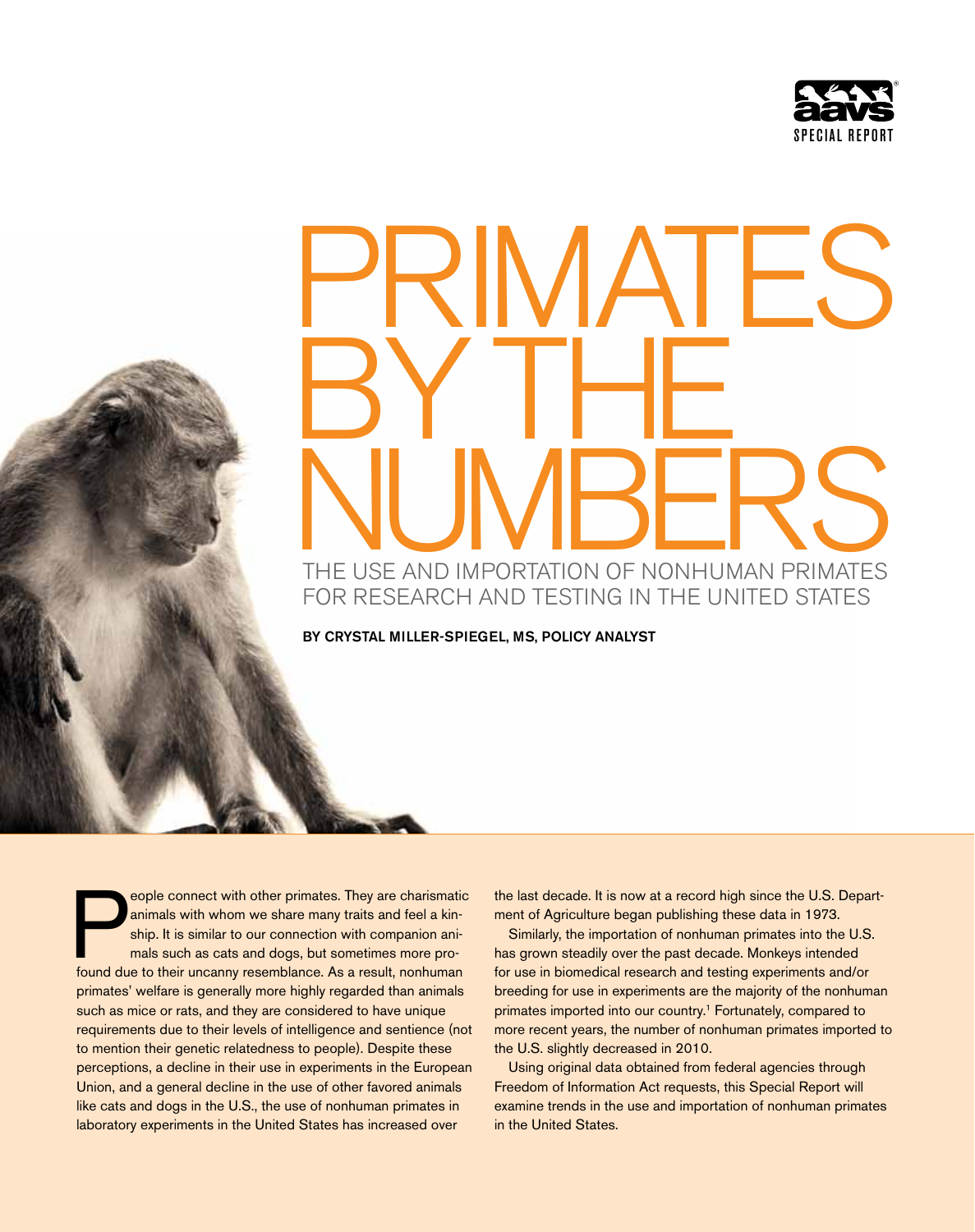#### **Trends in Use**

As in previous decades, in the early 2000s, the biomedical research community complained of shortages of monkeys for research and testing

experiments, $2, 3, 4$  and convened meetings to address the perceived shortage,<sup>5</sup> despite the tens of thousands of nonhuman primates who were held *in* labs but not used<sup>6</sup> in experiments and the increasing trend in outsourcing or conducting animal experiments in other countries to avoid animal welfare-related regulatory oversight or financial burdens.

Data obtained from laboratories' Annual Reports submitted to the U.S. Department of Agriculture (USDA) indicate that the use of nonhuman primates in laboratory experiments has climbed in recent years (Figure 1), and the future remains uncertain.

**Marmoset 698 imported into U.S., 2005-2010**

#### Figure 1 NHPs Used in Experiments, 1973—2010



Data do not include all nonhuman primates in laboratories, just those used in experiments during these years. Sources: U.S. Department of Agriculture Animal and Plant Health Inspection Service Enforcement Reports, electronic data received through a Freedom of Information Act request, and USDA APHIS Annual Report - Animal Usage by Fiscal Year. Online at: http://www. aphis.usda.gov/animal\_welfare/efoia/downloads/2010\_Animals\_Used\_In\_Research.pdf

Recently, the use of most other animals regulated by the USDA for research and testing (e.g. cats, dogs, guinea pigs, rabbits etc.)<sup>7</sup> has been largely declining, but in recent years, the numbers of nonhuman primates *used in experiments* rose from 57,518 in 2000 to 71,317 in 2010. (Figure 2) **This is the largest number of nonhuman primates used in experiments in a single year since the USDA began tracking such data in 1973.**<sup>8</sup> When nonhuman primates *used for breeding or otherwise held in labs* are included in the totals for 2010, the number of nonhuman primates in U.S. labs totals 125,752. (Figure 3)

Although the USDA does not indicate the species or common names of apes, monkeys, and prosimians when recording the number of animals in the category of "nonhuman primates," the majority of them are rhesus macaques (*Macaca mullata*) and long-tailed (or crab-eating) macaques (*Macaca fasicularis*). There are just over 1,000 chimpanzees in U.S. labs.

In 1999, the top users and largest populations of nonhuman primates in the U.S. were primarily located at universities (or as part of the Regional Primate Research Centers, now called National Primate Research Centers, which are supported by the federal government). Data from 2010, however, show that several private companies, such as Charles River Laboratories, SNBL USA, Ltd., and Covance Labs (all of which import, sell and/or conduct experiments on nonhuman primates and other animals), have become the nation's top users of primates and have some of the largest captive populations. (Figures 4 and 5)

In 2010, laboratories self-reported using 30,808 nonhuman primates in procedures or experiments involving pain and distress, which represents 43 percent of the nonhuman primates used in experiments that year.9 Further, 1,395 of those nonhuman primates were reported as having been used in experiments or procedures involving *unalleviated* pain and distress. Figure 6 shows the top five laboratories using nonhuman primates in such experiments in 2010. These labs conduct infectious disease, toxicity, biowarfare, and other related experiments.

<sup>1</sup> Importation data include nonhuman primates imported for zoos and other exhibition. However, the majority of them are imported for use in or breeding for biomedical research and testing.

<sup>2</sup> Cohen, J. (February 11, 2000). "Vaccine studies stymied by shortage of animals." *Science. 287*:959-960.<br><sup>3</sup> Lueck, S. (May 14, 2002). "Monkey deficit crimps labs." *Wall Street Journal.* 

5 Miller-Spiegel, C. (2003). "Weeds, pests, needs, and surplus: The rising use of non-human primates in the United States." *AV Magazine*, Summer 2003: 2-6.

<sup>6</sup> Each year, tens of thousands of nonhuman primates are held in U.S. labs but not actually used in experiments. Here we distinguish between the total numbers of primates used in experiments and those who are otherwise held in laboratories (e.g., for breeding, future use, etc.).

<sup>4</sup> National Center for Research Resources. (2002). Survey of NIH-funded investigators who use nonhuman primates: Report on survey findings. Bethesda, Maryland.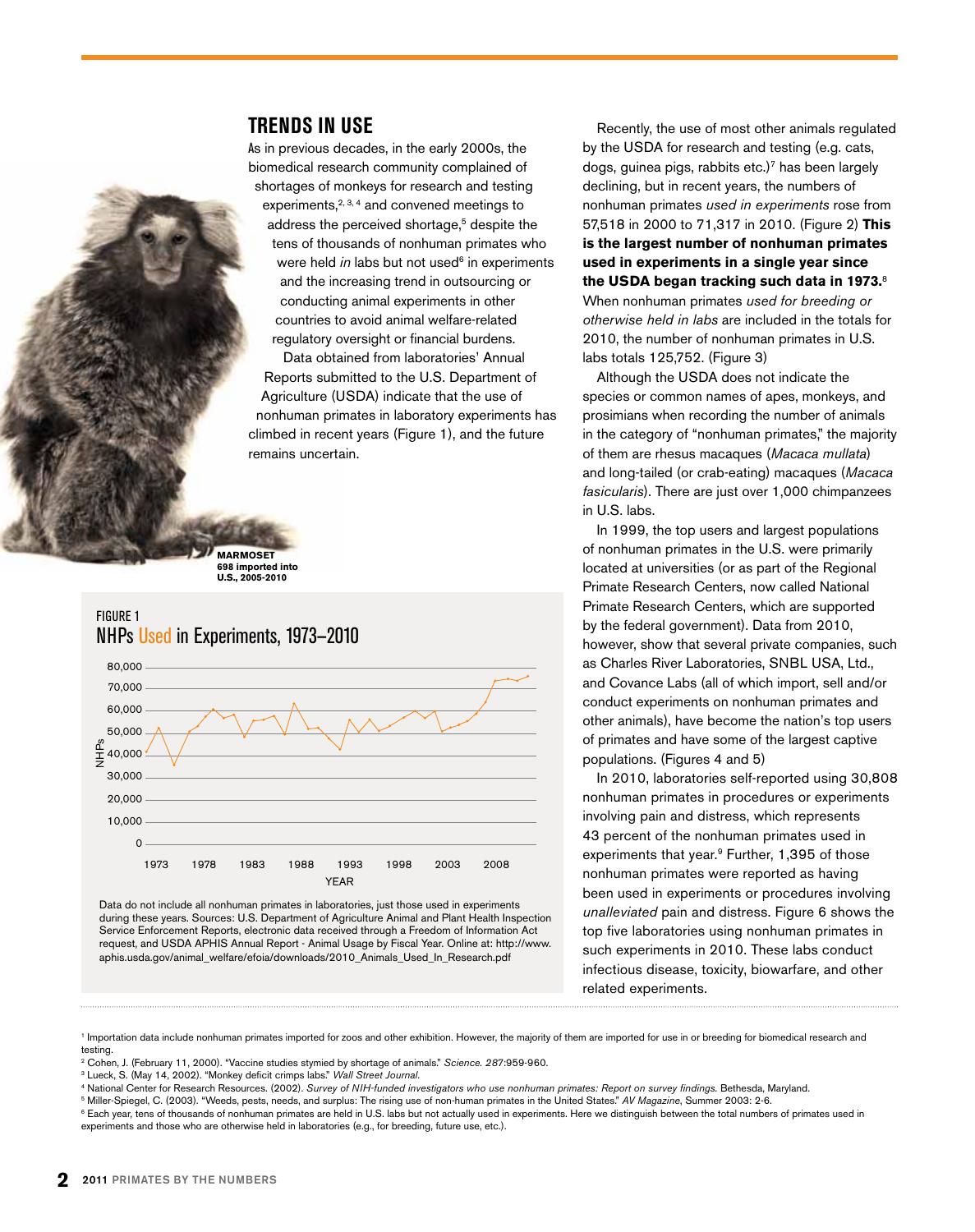Each year, tens of thousands of nonhuman primates are sold by the "head" and packed into small crates bound for the U.S. Once the crates arrive after the grueling air journey, the primates are driven to a quarantine facility before reaching their final destination in a lab.

According to U.S. Fish and Wildlife Service (USFWS) Law Enforcement Management Information System (LEMIS) data analyzed by AAVS, the importation of nonhuman primates into the U.S. nearly doubled over the past decade from 10,530 animals in 1996 to 21,135 animals in 2010. (Figure 7) Though these data on are not strictly limited to animals imported for biomedical research and may include animals imported to zoos or the entertainment industry, the large majority of the nonhuman primates are destined for laboratories.

Imports of nonhuman primates into the U.S. appeared to be at an all-time high in the late 1950s,

#### Figure 2 Cats, Dogs, and NHPs Used in Experiments by Decade, 1980–2010 **Trends in importation**



Data do not include all cats, dogs, and nonhuman primates in laboratories, just those used in experiments these years. Sources: U.S. Department of Agriculture and Plant and Health Inspection Service Enforcement Reports, electronic data received through a Freedom of Information Act request, and USDA APHIS Annual Report - Animal Usage by Fiscal Year. Online at: http://www.aphis.usda.gov/animal\_welfare/efoia/ downloads/2010\_Animals\_Used\_In\_Research.pdf

## **Federal Oversight**

#### **U.S. Department of Agriculture (USDA)**

USDA is charged by Congress to enforce the Animal Welfare Act (AWA), which includes regulations regarding the handling, treatment, use, and domestic and international transport of certain species used or intended for use in research, testing, education, exhibition, breeding, and sale of pets. The AWA includes minimal standards for carriers and intermediate handlers, primary enclosures used to transport nonhuman primates, mode of transport, food and water requirements, care in transit, transit terminal facilities, and handling.

#### **U.S. Fish and Wildlife Service (USFWS)**

The USFWS regulates the importation, exportation, and interstate trade and transportation of live and dead nonhuman primates and their parts. Its authority derives from two U.S. laws: the Lacy Act, which prohibits the transport of mammals and birds into the U.S. under inhumane and unhealthful conditions; and the Endangered Species Act (ESA), which restricts the importation, exportation, and interstate transport of animals classified under the Act as "threatened" or "endangered."

#### **Convention on International Trade of Endangered Species of Wild Fauna and Flora (CITES)**

An international treaty intended to protect globally traded wild animals and plants, CITES is enforced in the U.S. through the ESA. CITES Appendix I includes species who/which are threatened with extinction. Their commercial trade is prohibited, but import/export permits for scientific research may be allowed. CITES Appendix II includes animals and plants who/which may become threatened without some protection, and export (or re-export) permits must be issued by the exporting country before they can be transported. All nonhuman primates are listed on either CITES Appendix I or II.

#### **Centers for Disease Control and Prevention (CDC)**

Part of the U.S. Department of Health and Human Services, the CDC is responsible for protecting public health. This includes enforcement of regulations aimed to prevent the introduction, transmission, and/or spread of communicable diseases from foreign countries into the U.S. As such, it regulates the importation of animals who have the potential to carry a communicable disease by monitoring the permitting and registration of imports and their quarantine. The CDC requires that nonhuman primate importers register with the agency, and certify that the nonhuman primates will be imported only for use in "bona fide" exhibition, education, or scientific purposes, not as pets. CDC must review proposed plans for each shipment of nonhuman primates arriving in the U.S., and it also monitors shipments upon arrival at ports of entry and the quarantine facilities, where imported animals must be kept for at least 31 days after arrival.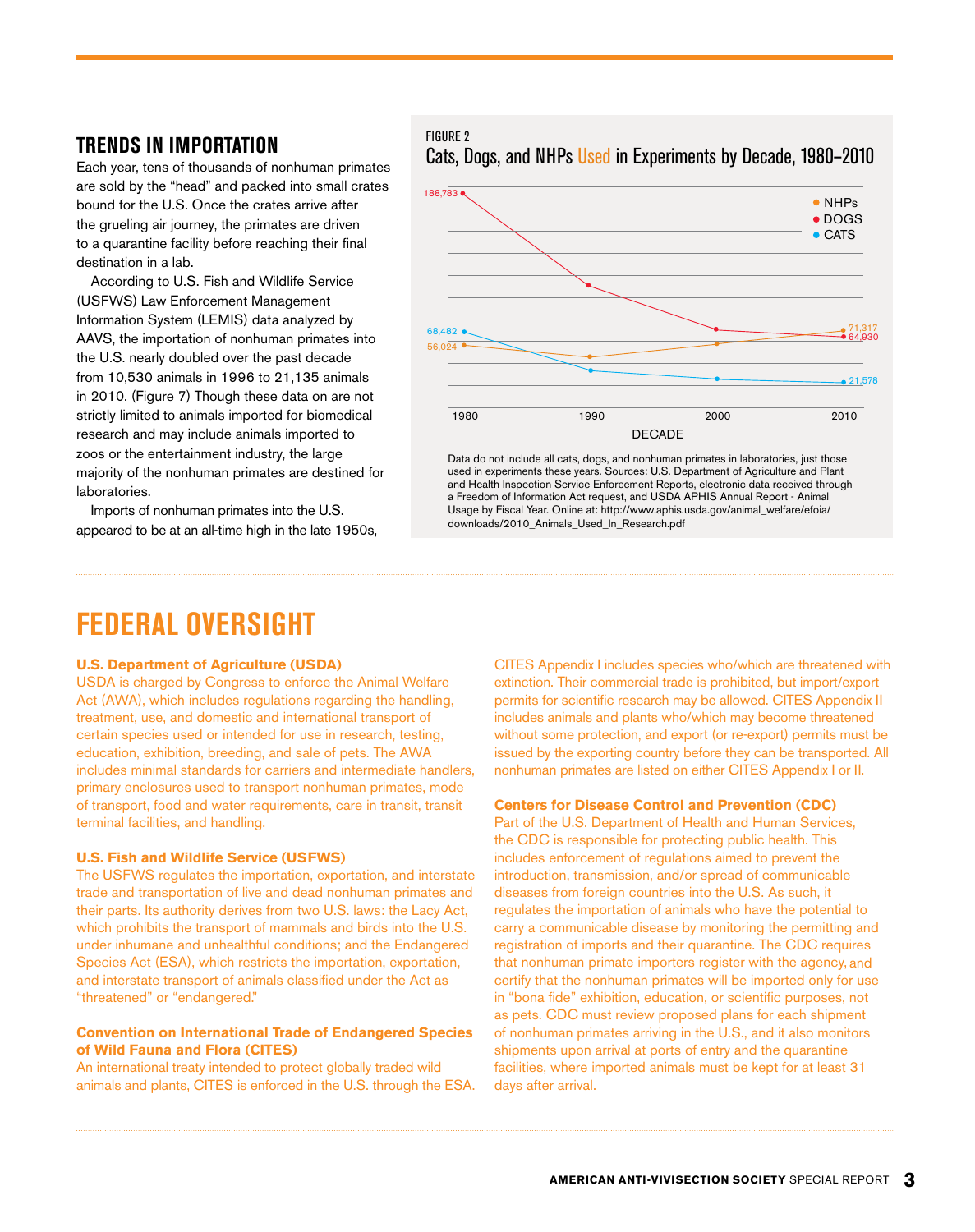with an approximate 223,000 nonhuman primates imported in 1958 alone, primarily due to the use of rhesus macaques in experiments to develop a polio vaccine.10 There are conflicting data, but primate imports may have numbered well over 100,000 individuals each year through the 1960s.<sup>11, 12</sup> At that time, many animals came from central and south America and were imported for the pet trade. Legal restrictions, including the Endangered Species Act and the Convention on International Trade of Endangered Species of Wild Fauna and Flora (CITES), and trade bans/restrictions in Peru, Bolivia, Columbia, Bangladesh, and India regarding the

capture and export of nonhuman primates led to a significant decline in imports through the 1970s.<sup>13</sup> The trade in all nonhuman primates is regulated on some level by CITES. (See Federal Oversite, page 19) According to global trade data analyzed by the Species Survival Network, long-tailed macaques, or crab-eating macaques, (*Macaca fascicularis*) are by far the most common nonhuman primates currently imported for laboratory experiments. In fact, they are the "most heavily-traded mammal[s] currently listed on the CITES appendices."14 Rhesus macaques are second. Compared to trade during the years 1999- 2003, global trade in long-tailed macaques more than doubled between 2004-2008 to 261,823.15 Figure 8 illustrates that 19,063 long-tailed macaques were imported into the U.S. in 2010. Rhesus macaques (*Macaca mulatta*) are the second most commonly imported primates with approximately 1,738 individuals imported into the U.S. in 2010. Other highly-imported primates include grivet/vervet monkeys, pig-tailed macaques, common marmosets, and squirrel monkeys. Covance Research Products, Inc., a company that conducts preclinical drug testing on animals and also sells animals to other laboratories,

imported 8,258 monkeys in 2010, which represents 39 percent of the nonhuman primates imported that year and making Covance the largest nonhuman primate importer in 2010. Other private companies conducting research, testing, breeding and/or selling for research, Charles River Laboratories, SNBL USA, Ltd., Worldwide Primates, Inc., and Primate Products, Inc. followed Covance as the top

importers of 2010. (Figure 9)

**Squirrel monkey 465 imported into U.S., 2005-2010**

#### Figure 3 Total Numbers of NHPs Held in Labs, 1999-2010

year 1999 2000 2001 2002 2003 2004 2005 2006 2007 2008 2009 2010 **TOTAL** nhps in **LABS** 83,092 95,381 91,377 96,229 93,568 100,976 106,757 116,542 121,068 126,599 124,385 125,752

Sources: U.S. Department of Agriculture electronic data obtained through FOIA request and USDA APHIS Annual Report - Animal Usage by Fiscal Year. Online at: http://www.aphis.usda.gov/animal\_welfare/efoia/downloads/2010\_Animals\_Used\_In\_Research.pdf

<sup>11</sup> *Ibid.*

<sup>13</sup> *Ibid.*

<sup>&</sup>lt;sup>7</sup> 'Purpose-bred' mice and rats are the most commonly used animals in biomedical research and testing labs, but their use is not regulated by the USDA.

<sup>&</sup>lt;sup>8</sup> A previous analysis of nonhuman primate use in the 1960s included similar or larger numbers, but it is based on a different data set. See: Held, J.R. & Wolfle, T.L. (1994). "Imports: Current trends and usage." *American Journal of Primatology*, 3485-96.

<sup>&</sup>lt;sup>9</sup> These data are based on laboratories' annual reports to the USDA, and are considered to be subjective because the labs themselves decided whether or not an experiment or procedure caused pain and/or distress. Also, some labs may have not submitted data for 2010 by the time of our request.

<sup>10</sup> Rowan, A. N. (1984). *Of mice, models, and men, a critical evaluation of animal research.* (pp. 110). State University of New York Press, Albany.

<sup>12</sup> Held, J.R. & Wolfle, T.L. (1994). "Imports: Current trends and usage." *American Journal of Primatology*, 3485-96.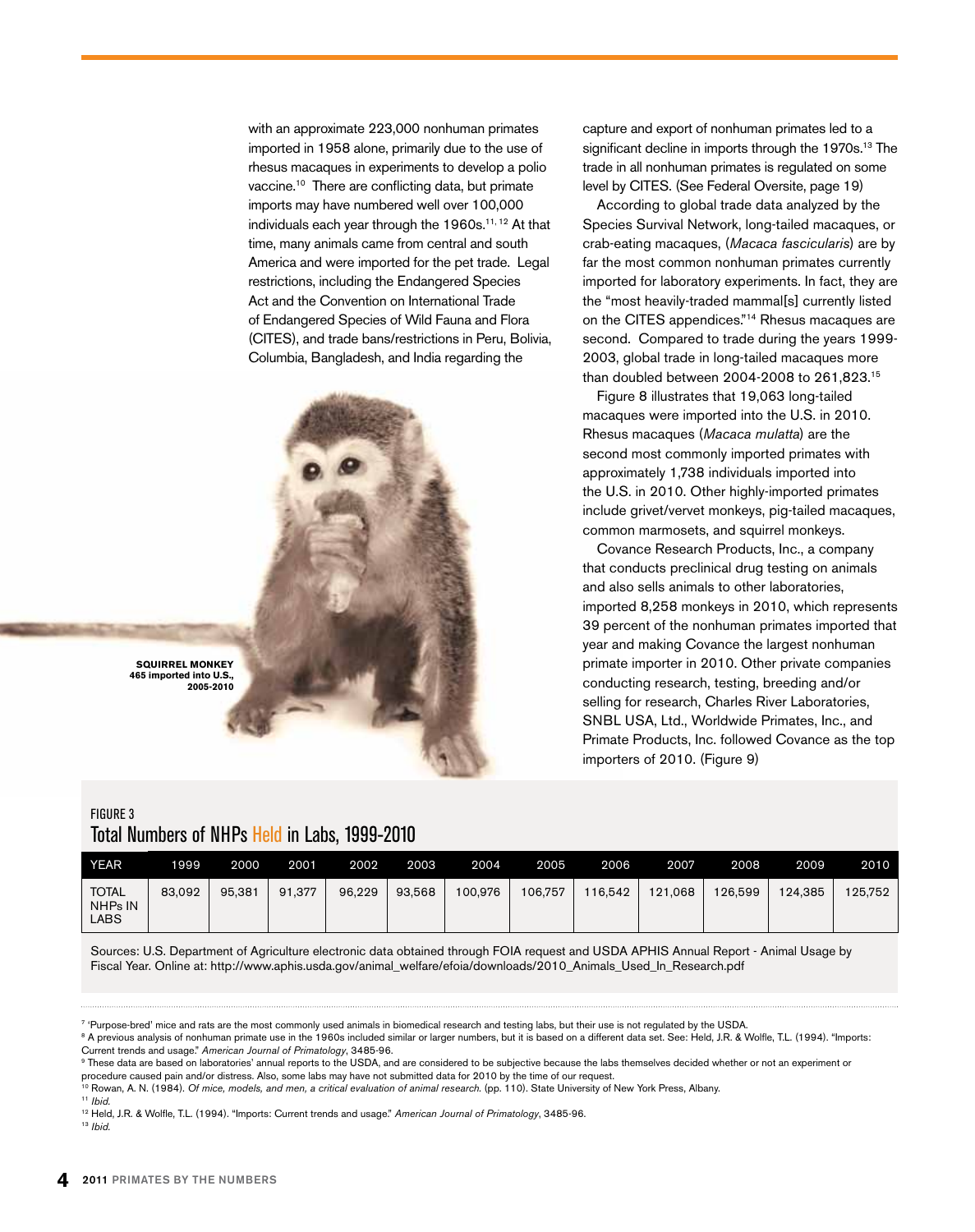#### Figure 4 Top 10 Labs Holding the Largest Numbers of NHPs, 2010

| <b>LABORATORY</b>                                                    | <b>USED IN</b><br><b>EXPERIMENTS</b> | <b>HELD FOR</b><br>BREEDING/<br><b>OTHER</b> | <b>TOTAL</b><br><b>NHPS</b><br><b>ONSITE</b> |
|----------------------------------------------------------------------|--------------------------------------|----------------------------------------------|----------------------------------------------|
| <b>Charles River</b>                                                 |                                      |                                              |                                              |
| Wilmington, MA                                                       | 5,546                                | 4,664                                        | 10,210                                       |
| <b>SNBLUSA</b><br>Everett, WA                                        | 3,396                                | 4,528                                        | 7,924                                        |
| University of Louisiana/New Iberia<br>Research Center, Lafayette, LA | 1,773                                | 5,716                                        | 7,489                                        |
| <b>Tulane University</b><br>New Orleans, LA*                         | 1,383                                | 4,949                                        | 6,332                                        |
| University of California<br>Davis, CA**                              | 3,049                                | 3,263                                        | 6,312                                        |
| Covance Labs<br>Madison, WI                                          | 5,210                                | 816                                          | 6,026                                        |
| <b>Manheimer Foundation</b><br>Homestead, FL                         | 511                                  | 4,773                                        | 5,284                                        |
| Oregon Health & Sciences<br>University, Portland, OR*                | 3,432                                | 1,187                                        | 4,619                                        |
| <b>Emory University</b><br>Atlanta, GA*                              | 2,369                                | 1,735                                        | 4,104                                        |
| Southwest Foundation for Biomedical<br>Research, San Antonio, TX*    | 1,309                                | 2,751                                        | 4,060                                        |
| All Other Sites                                                      | 43,339                               | 20,053                                       | 62,299                                       |
| <b>TOTAL FROM</b><br><b>ALL U.S. LABS</b>                            | 71,317                               | 54,435                                       | 125,752                                      |

### Figure 5 Labs Using Largest Numbers of NHPs, 2010

| <b>LABORATORY</b>            | <b>USED IN</b><br><b>EXPERIMENTS</b> |
|------------------------------|--------------------------------------|
| <b>Charles River</b>         |                                      |
| Wilmington, MA               | 5,546                                |
| Covance Labs                 |                                      |
| Madison, WI                  | 5,210                                |
| University of Puerto Rico    |                                      |
| San Juan, PR                 | 3,469                                |
| Oregon Health & Sciences     |                                      |
| University, Portland, OR*    | 3,432                                |
| <b>SNBL USA</b>              |                                      |
| Everett, WA                  | 3,396                                |
| MPI Research Inc.            |                                      |
| Mattawan, MI                 | 3,136                                |
| University of California     |                                      |
| Davis, CA*                   | 3,049                                |
| National Institute of Health |                                      |
| Bethesda, MD                 | 2,846                                |
| <b>Emory University</b>      |                                      |
| Atlanta, GA*                 | 2,369                                |
| University of Texas          |                                      |
| Houston, TX                  | 2,176                                |
| All Other Sites              | 36,688                               |
| <b>TOTAL FROM</b>            |                                      |
| <b>ALL U.S. LABS</b>         | 71,317                               |

Sources: U.S. Department of Agriculture electronic data obtained through FOIA request and USDA APHIS Annual Report - Animal Usage by Fiscal Year. Online at: http://www.aphis.usda.gov/animal\_welfare/efoia/downloads/2010\_Animals\_Used\_In\_Research.pdf

\*National Primate Research Center

#### **Countries exporting nonhuman primates into the U.S.**

Asian countries have been a main supplier of nonhuman primates to the rest of the world for decades. After an overwhelming demand from U.S. researchers for rhesus macaques to use in radiation experiments, India banned primate exports in 1978, and Bangladesh followed a year later.<sup>16, 17</sup> Since 2000, China has been the top exporter of nonhuman primates to the U.S. and the numbers of nonhuman primates exported into the U.S. from China have increased dramatically. For example, in 2000, it exported 4,137 nonhuman primates into the U.S., but the numbers have since tripled to

13,096 exported to the U.S. in 2010. China has at least 40 monkey breeding facilities.<sup>18</sup> As of 2008, there were 170,000 long-tailed macaques and 40,000 rhesus macaques, who are mainly used for exportation to biomedical research and testing, on breeding farms in China. According to an article in *Nature*, facilities in China are exhausting natural populations of non-human primates as they supply offspring of wild-caught animals to laboratories.19

Though it exports significantly fewer nonhuman primates than China, Mauritius (an island off of the southeast coast of Africa, near Madagascar) is the second largest exporter of monkeys to the U.S., having exported 2,940 macaques in 2010.

14 Species Survival Network (July 2, 2011). "Selection of the long-tailed macaque (*Macaca fasicularis*) for inclusion in the review of significant trade (Resolution Conf. 12.8 (Rev. COP13)." Retrieved September 29, 2011, from http://www.ssn.org/Meetings/ac/ac25/SSN\_Macaque\_STR.pdf. 15 *Ibid.*

<sup>16</sup> Blum, E. (1995). *The monkey wars.* (p. 120). Oxford University Press, New York.

<sup>17</sup> Rowan, A. N. (1984). *Of mice, models, and men a critical evaluation of animal research.* (pp. 111-117). State University of New York Press, Albany.

<sup>18</sup> Jiang, Z., Meng, Z., Zeng, Y., Wu, Z, and Zhou, Z. (2008.) CITES non-detrimental finding for exporting *Macaca* from China. International Expert Workshop on CITES Non-Detriment

Findings. Cancun, Mexico, November 17th-22nd, 2008. Retrieved October 6, 2011, from http://www.conabio.gob.mx/institucion/cooperacion\_internacional/TallerNDF/Links-

Documentos/WG-CS/WG5-Mammals/WG5-CS5&6%20Macaca/WG5-CS5&6-P.pdf.

<sup>19</sup> Anonymous. (June 13, 2002). "Supply and demand." *Nature*, 417:684.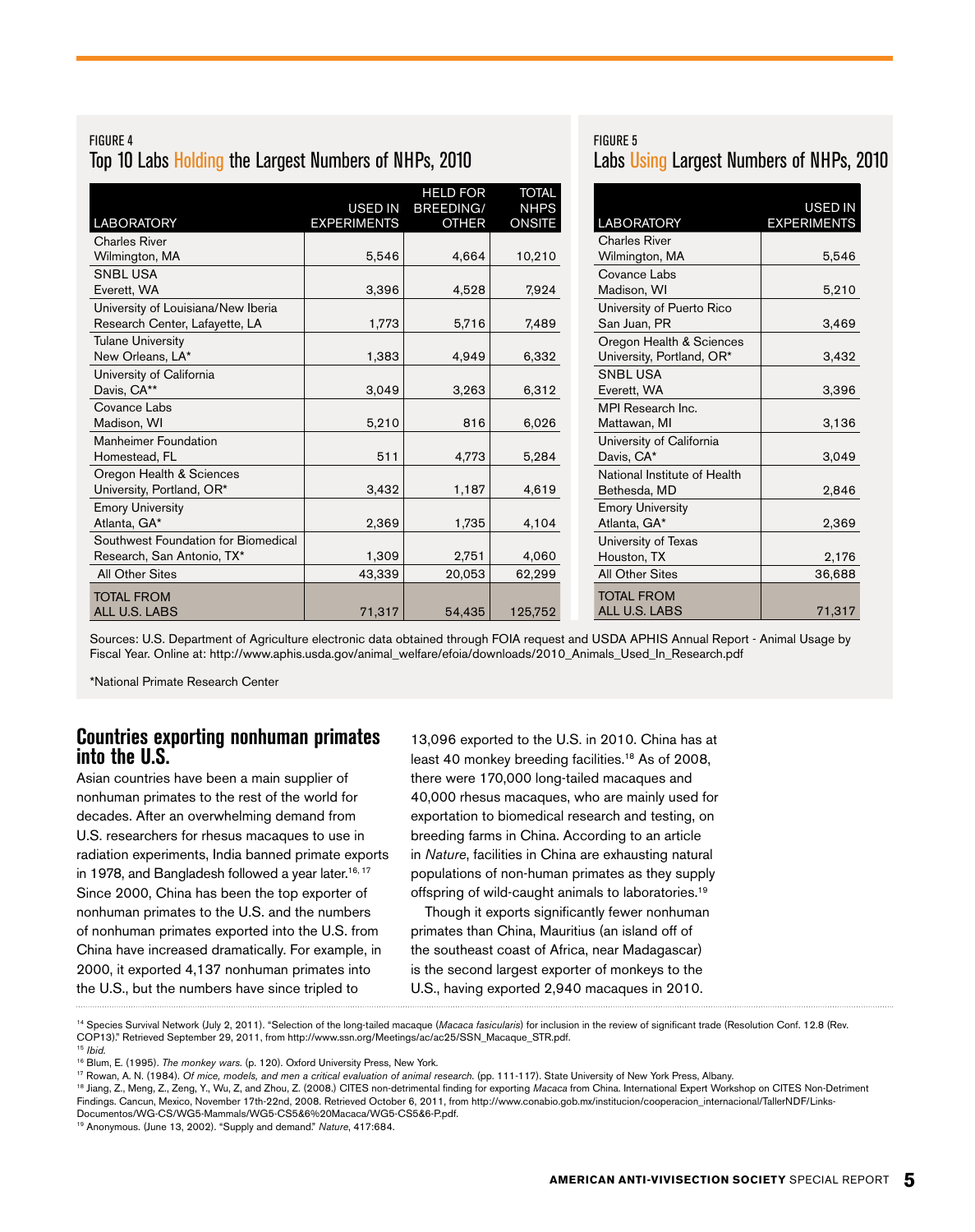Macaques are trapped in the wild for export or used for breeding for export. A recent news article highlighted a possible cull of monkeys at a breeding facility on Mauritius because there is a "world 'overproduction'" of monkeys for biomedical research.20

In 2010, Kampuchea (formerly Cambodia) exported 2,400 nonhuman primates to the U.S., making it the third largest exporter to the U.S., and Vietnam (1,680 nonhuman primates) and Indonesia (541 nonhuman primates) rounded out the top five countries.

Three of the top five companies exporting primates to the U.S. in 2010 are based in China: Huazheng Laboratory Animal Breeding Centre (2,980 monkeys), Guangxi Weimei Biotech Co, Ltd. (1,920 monkeys) and Angkor Primate Center, Inc. (1,560 monkeys).

#### Figure 6 Top 5 Labs Using Most NHPs in Experiments Involving Unalleviated Pain and Distress, 2010

| <b>LABORATORY</b>                                                                      | <b>NUMBER</b><br>OF NHPS |
|----------------------------------------------------------------------------------------|--------------------------|
| <b>BATTELLE MEMORIAL INSTITUTE</b><br>COLUMBUS, OH                                     | 284                      |
| U.S. ARMY MEDICAL RESEARCH INSTITUTE<br>OF INFECTIOUS DISEASE,<br><b>FREDERICK, MD</b> | 202                      |
| LOVELACE RESPIRATORY RESEARCH<br>INSTITUTE, ALBUQUERQUE, NM                            | 167                      |
| NATIONAL INSTITUTES OF HEALTH<br>BETHESDA, MD                                          | 91                       |
| UNIVERSITY OF MICHIGAN<br>ANN ARBOR, MI                                                | 85                       |
| <b>ALL OTHER LABS</b>                                                                  | 566                      |
| <b>TOTAL</b>                                                                           | 1,395                    |

Sources: U.S. Department of Agriculture electronic data obtained through FOIA request. Data based on laboratories' self-reporting on annual reports. Nafovanny, based in Vietnam and considered to be the world's largest primate breeding facility, exported 1,680 monkeys in 2010, and Bioculture Mauritius, Ltd. exported 1,442 monkeys.

#### **Wild-caught non-human primates**

Based on LEMIS data, 492 of the nonhuman primates imported into the U.S. in 2010 were listed as wild-caught on Declaration Forms submitted to the USFWS, and 5,897 were born in captivity but bred from one or both parent(s) who were wild-caught. (These animals are identified as "F1" animals.) These figures mean that 30 percent of nonhuman primates imported into the U.S. in 2010 originated from the wild or were bred from one or both monkeys who were wild-caught. Nearly half of the F1 monkeys imported in 2010 were from Mauritius and most others come from Kampuchea. Most of the wild-caught monkeys came from Mauritius, China, and St. Kitts and Nevis.

Over the past decade, imports of wild-caught primates have declined while imports of animals born from wild-caught parent(s) have quadrupled. (Figure 10) Since 1998, 26,145 wild-caught monkeys and 51,279 monkeys born from one or both wild parents were imported.

### **Illness, injury, and death**

Nonhuman primates imported in to the U.S. must be held in a quarantine facility for 31 days upon arrival. Twenty-four facilities are registered with the Centers for Disease Control and Prevention (CDC) and are allowed to receive imported nonhuman primates for quarantine.<sup>21</sup> It has been estimated that 200, or one percent, of nonhuman primates die each year in quarantine.<sup>22</sup> Officials from the CDC have reported that in fiscal year 2009, 582 imported monkeys died in quarantine (537 of them were euthanized for positive tuberculin skin test (TST) reactions or exposure to TST-positive animals).23 In fiscal year 2010, 4424 nonhuman primates died in quarantine and three were found dead upon arrival to the U.S.<sup>25</sup> In fiscal year 2011, 45 nonhuman primates died in quarantine, and three were found dead upon arrival to the U.S.<sup>26</sup> Causes of death of these nonhuman primates in

<sup>20</sup> Jeory, T. (September 18, 2011). "Horror of monkey cull on tropical island." *Sunday Express.* Retrieved September 20, 2011, from http://www.express.co.uk/posts/view/271963/Horrorof-monkey-cull-on-tropical-island.

<sup>&</sup>lt;sup>21</sup> Centers for Disease Control and Prevention, National Center for Infectious Diseases, Division of Global Migration and Quarantine. (2011). "Registered importers of nonhuman primates for scientific, educational, and exhibition purposes as of October 19, 2011."

<sup>22</sup> Capuano, S. (2011). Transportation issues with nonhuman primates. In Institute for Laboratory Animal Research. (2011). *Animal research in a global environment: Meeting the challenges: Proceedings of the November 2008 international workshop.* (pp. 239-240). National Academies Press, Washington, DC. Retrieved October 17, 2011, from http://www.nap. edu/openbook.php?record\_id=13175&page=239.

<sup>23</sup> Mullan, R.J. "Nonhuman Primate Importation and Quarantine: United States Fiscal Year 2009." Presentation to Association of Primate Veterinarians Workshop, November 2009. <sup>24</sup> Five monkeys were euthanized due to positive tuberculin skin test reactions.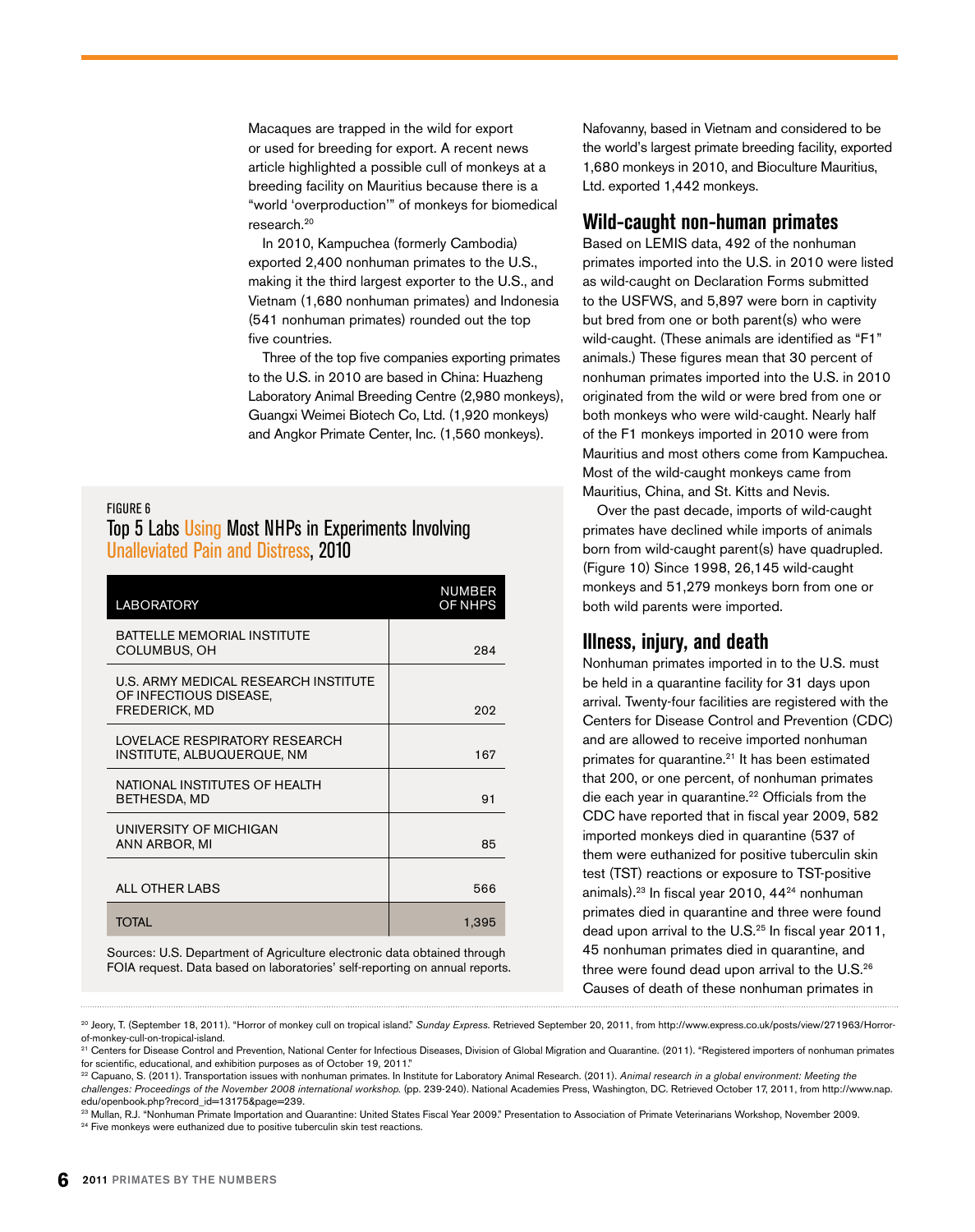

shipping and quarantine include bloat, pericarditis, hemorrhagic enteritis, pneumonia, dehydration, trauma, stress, pulmonary edema, rectal prolapse, and parasitic worm infestation.

Two recently published papers by U.S. based laboratory veterinarians indicate that neither new shipments of nonhuman primates,<sup>27</sup> nor established colonies of nonhuman primates<sup>28</sup> are immune to infectious diseases. One paper described the euthanasia of 80 macaques who were imported to the U.S. from China, and it calls into question the validity of disease diagnosis and management of newly imported animals in quarantine.<sup>29</sup> The second paper cited the importation of foreign animals as being a significant factor for introduction of

infectious diseases.30 Regardless of the credentials of origin and destination labs, it is impossible to protect animals from infection when transporting them internationally by commercial or charter airlines over long distances and through potentially several layovers.

#### **Stressfrom transport**

The stress endured by animals of various species, including nonhuman primates, in transportation—even just being moved within the same building—is well known.31, 32 Studies have been published about experimental and routine commercial transportation of monkeys to monitor stress indicators before, during, and after transport.<sup>33</sup> For nonhuman primates, many

<sup>25</sup> Mullan, R.J. "Nonhuman Primate Importation and Quarantine: United States Fiscal Year 2010." Presentation to Association of Primate Veterinarians Workshop, October 2010. 26 Mullan, R.J. "Nonhuman Primate Importation and Quarantine: United States Fiscal Year 2011." Presentation to Association of Primate Veterinarians Workshop, October 2011.

<sup>27</sup> Panarella, M.L. & Bimes, R.S. (2010). A naturally occurring outbreak of tuberculosis in a group of imported cynomolgus monkeys (*Macaca fascicularis*). *Journal of the American Association of Laboratory Animal Science*, 49(2): 221–225. Retrieved on August 31, 2011, from http://www.ncbi.nlm.nih.gov/pmc/articles/PMC2846012/.

<sup>28</sup> Bailey C., & Mansfield K. (2010). Emerging and reemerging infectious diseases of nonhuman primates in the laboratory setting. *Veterinary Pathology*, 47(3):462-81.

<sup>29</sup> Panarella, M.L. & Bimes, R.S. (2010). A naturally occurring outbreak of tuberculosis in a group of imported cynomolgus monkeys (*Macaca fascicularis*). *Journal of the American Association of Laboratory Animal Science.* 49(2): 221–225. Retrieved August 31, 2011, from http://www.ncbi.nlm.nih.gov/pmc/articles/PMC2846012/.

<sup>30</sup> Bailey C., & Mansfield K. (2010). Emerging and reemerging infectious diseases of nonhuman primates in the laboratory setting. *Veterinary Pathology*, 47(3):462-81

<sup>31</sup> Honess, P.E., Johnson, P.J., & Wolfensohn, S.E. (2004). A study of behavioural responses of non-human primates to air transport and re-housing. *Laboratory Animals, 38*, 119-132.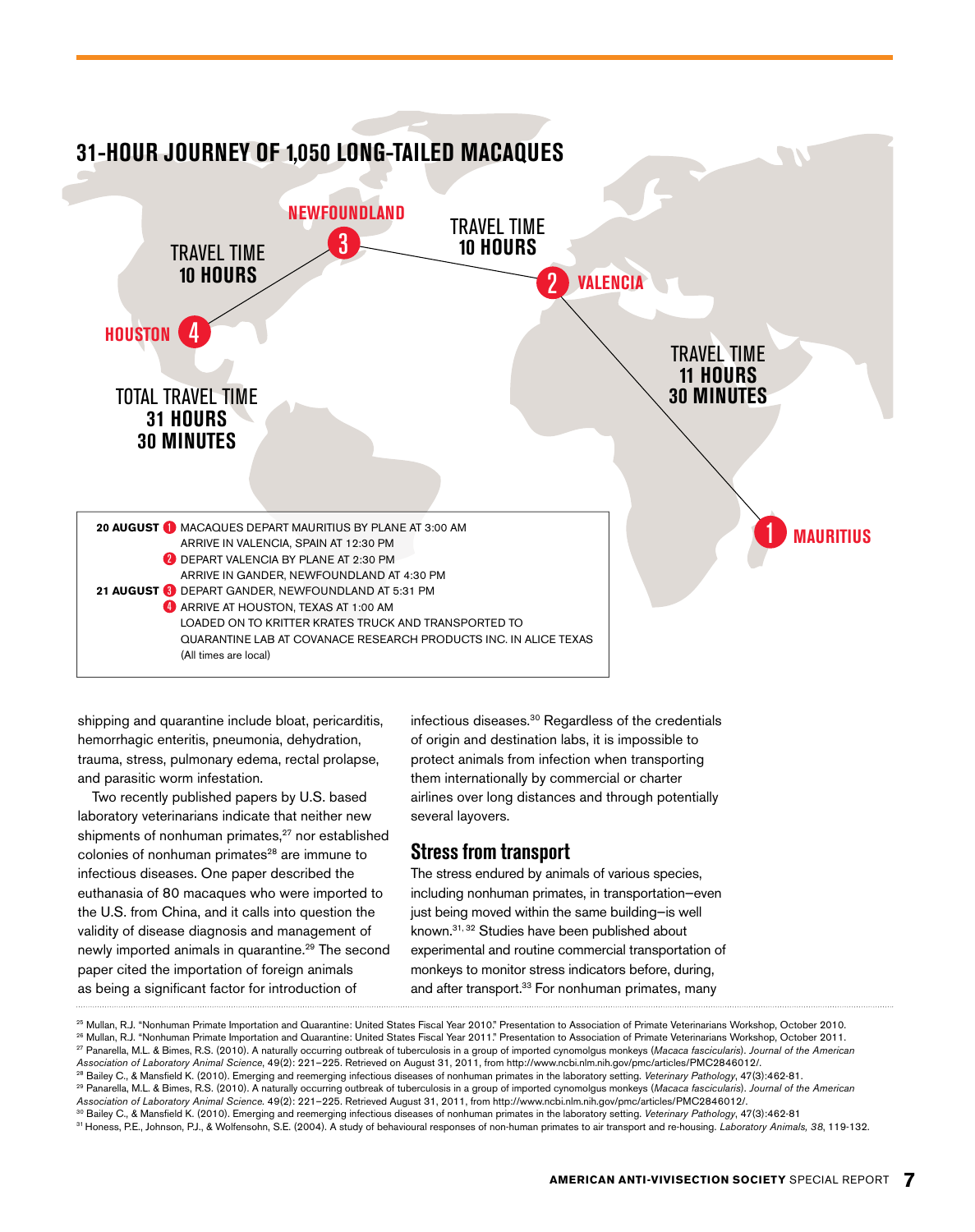of whom are transported internationally, the duration of transport can last up to three days.<sup>34, 35</sup>

The animals are usually moved several times before reaching the destination, including: capture from their cage to transport cage, holding in quarantine cage, transfer to airline transport cage, truck transport to airport, loading on to aircraft, travel aboard aircraft, possible transfer to other

aircraft, unloading from aircraft, loading on to truck, unloading in laboratory quarantine facility, and eventual transfer to laboratory cage.

A Covance Routing and Contact Sheet Flight Itinerary that AAVS obtained through the Freedom of Information Act from the U.S. Fish and Wildlife Service shows one shipment in 2006 of 1,050 long-tailed macaques (packed in 210 crates that



#### Figure 8 Top 5 Most Commonly Imported NHPs, 2005–2010

|                                  | 2005     | 2006   | 2007   | 2008   | 2009        | 2010     |
|----------------------------------|----------|--------|--------|--------|-------------|----------|
| LONG-TAILED/CRAB-EATING MACAQUES | 24,689   | 25,978 | 24.196 | 26,632 | 19.989      | 19,063   |
| RHESUS MACAQUES                  | 1,221    | 1,420  | 1.106  | 838    | 1,596       | 1,738    |
| <b>SQUIRREL MONKEYS</b>          | 81       | 188    | 36     | 120    | $\Omega$    | 40       |
| <b>GREEN/VERVET MONKEYS</b>      | $\Omega$ | 190    | 417    | 390    | 388         | 130      |
| <b>COMMON MARMOSETS</b>          | 179      | 275    | 0      | 244    | $\mathbf 0$ | $\Omega$ |

Data include nonhuman primates imported mainly for biomedical research, but also include those imported for zoos/ entertainment. Sources: United States Fish and Wildlife Services Law Enforcement Management Information System (LEMIS) data obtained by AAVS through several Freedom of Information Act requests.

<sup>32</sup> Wolfensohn, S.E. (1997). Brief review of scientific studies of the welfare implications of transporting primates. *Laboratory Animals, 31*, 303-305.

<sup>33</sup> Fernström, A.L., Sutian, W., Royo, F., Westlund, K., Nilsson, T., Carlsson, H.E., Paramastri, Y., Pamungkas, J., Sajuthi, D., Schapiro, S.J. & Hau, J. (2008). Stress in cynomolgus monkeys (*Macaca fascicularis*) subjected to long-distance transport and simulated transport housing conditions. *Stress, 11*(6), 467-476.

<sup>34</sup> Swallow, J., Anderson, D., Buckwell, A.C., Harris, T., Hawkins, P., Kirkwood, J., Lomas, M., Meacham, S., Peters, A., Prescott, M., Owen, S., Quest, R., Sutcliffe, R., & Thompson, K. (2005). Guidance on the transport of laboratory animals. *Laboratory Animals, 39*, 1-39.

<sup>35</sup> Honess, P.E., Johnson, P.J., and Wolfensohn, S.E. (2004). A study of behavioural responses of non-human primates to air transport and re-housing. *Laboratory Animals, 38*, 119-132. <sup>36</sup> Fernström, A.L., Sutian, W., Royo, F., Westlund, K., Nilsson, T., Carlsson, H.E., Paramastri, Y., Pamungkas, J., Sajuthi, D., Schapiro, S.J. & Hau, J. (2008). Stress in cynomolgus monkeys (*Macaca fascicularis*) subjected to long-distance transport and simulated transport housing conditions. *Stress, 11*(6), 467-476.

<sup>37</sup> Honess, P.E., Johnson, P.J., & Wolfensohn, S.E. (2004). A study of behavioural responses of non-human primates to air transport and re-housing. *Laboratory Animals, 38*, 119-132.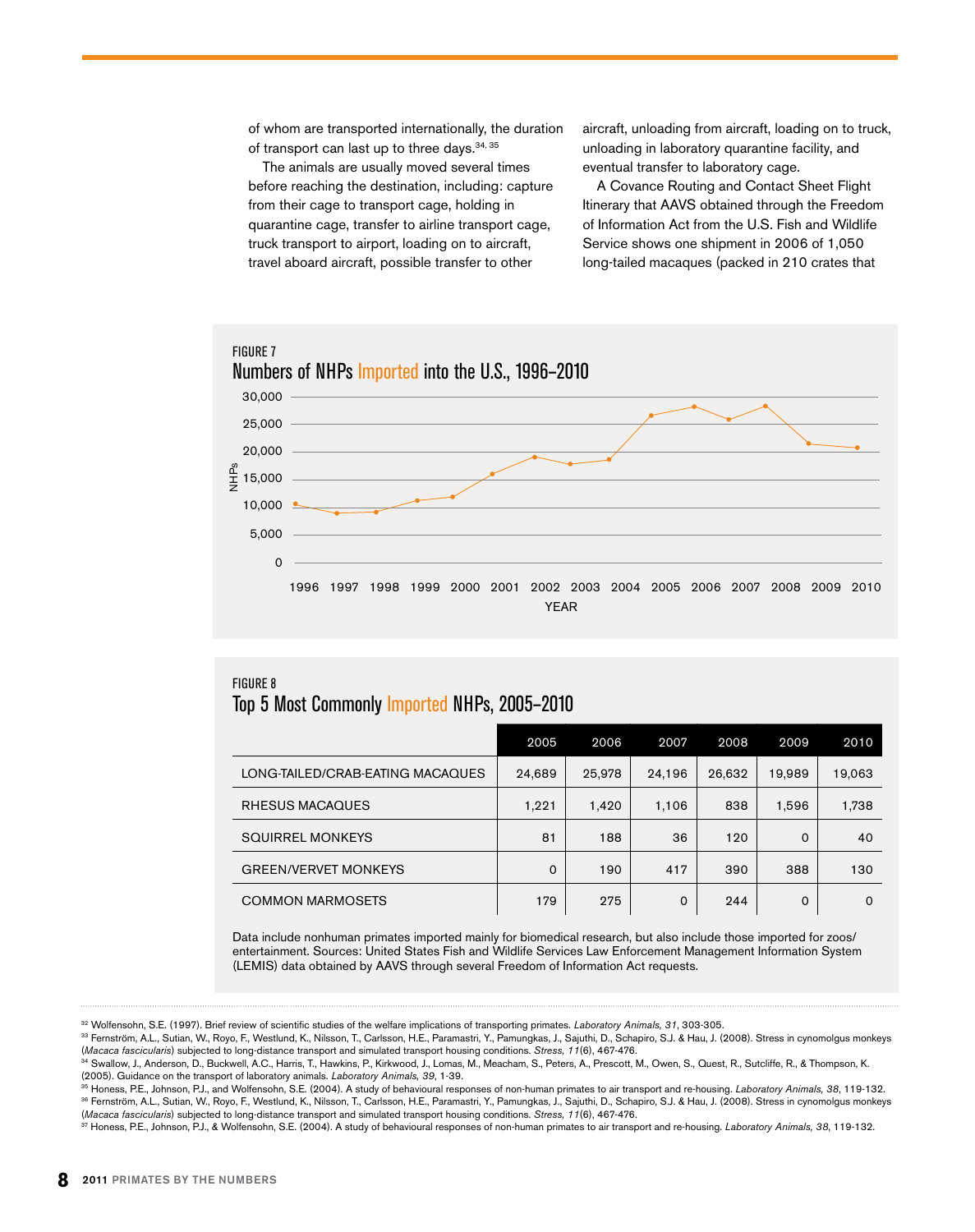are 4 ft. x 1.4 ft. x 1.6 ft.) from Mauritius to Houston, Texas. The monkeys were shipped via Air Transport International, LLC, a private air carrier, for at least 27 hours, which included three flights, with stopovers in Valencia, Spain and Gander, Newfoundland before reaching the airport in Houston.

Another flight itinerary obtained by AAVS shows a shipment of 100 pig-tailed macaques (packed into 21 crates that are 4 ft. x 1.4 ft. x 1.6 ft.) from Indonesia to Louisiana in January 2010. The macaques were shipped by air from Jakarta, Indonesia to Manila, Philippines, and then to San Francisco, California. Upon arrival in the U.S. the crates of monkeys were loaded on to a truck and driven to New Iberia, Louisiana. This journey lasted longer than 56 hours.

Stress studies have indicated that shipping monkeys in pairs can reduce, but in no way eliminate, their stress levels.36 The amount of time it took for the monkeys to return to normal behavior and physiological levels after arriving at a facility after transport has also been examined. Monkeys traded internationally may acclimate to the quarantine facility, only to be moved again to another laboratory. The long-term effects of stress in monkeys can confound the results of research experiments. One behavioral study of young male long-tailed macaques found that they had not returned to normal behavior after one month, <sup>37</sup> and another study of wild-caught vervet monkeys showed that it took eight months for them to recover physiologically from removal from the wild to captive conditions.<sup>38</sup>

### **STANDING UP FOR PRIMATES**

Advocating for primates has required international cooperation. Several major companies have outsourced animal experimentation or established foreign laboratories for pre-clinical testing in other countries, particularly for experiments on nonhuman primates who are bred in or native to those countries. This allows the companies to cut costs, and avoid campaigns by U.S. and European animal advocates, who question the caliber of animal welfare laws and oversight in other countries.

However, in addition to export bans by India

#### Figure 9 Companies Importing the Largest Numbers of NHPs, 2010

| <b>COMPANY</b>                    | <b>NHPs</b>                    | NUMBER % |     |
|-----------------------------------|--------------------------------|----------|-----|
| Covance Research Products, Inc.   | Long-Tailed Macaques           | 7,802    |     |
|                                   | Rhesus Macaques                | 456      |     |
|                                   | <b>Total</b>                   | 8,258    | 39% |
| <b>Charles River Laboratories</b> | Long-Tailed Macaques           | 5,963    |     |
| (All Sites)                       | Rhesus Macaques                | 60       |     |
|                                   | Total                          | 6,023    | 28% |
| SNBL USA, Ltd                     | Long-Tailed Macaques           | 2,620    |     |
|                                   | Rhesus Macaques                | 107      |     |
|                                   | Total                          | 2,727    | 13% |
| Worldwide Primates, Inc.          | Long-Tailed Macaques           | 761      |     |
|                                   | Rhesus Macaques                | 526      |     |
|                                   | <b>Common Squirrel Monkeys</b> | 40       |     |
|                                   | Green/Vervet Monkeys           | 28       |     |
|                                   | <b>Tufted Capuchins</b>        | 11       |     |
|                                   | Total                          | 1,366    | 6%  |
| Primate Products, Inc.            | Long-Tailed Macaques           | 825      |     |
|                                   | Total                          | 825      | 4%  |

#### Figure 10 Imports of Wild-Caught NHPs vs Those Bred from Wild-Caught Parents, 1996 - 2010



Data include nonhuman primates imported mainly for biomedical research, but also include those imported for zoos/entertainment. Sources: United States Fish and Wildlife Services Law Enforcement Management Information System (LEMIS) data obtained by AAVS through several Freedom of Information Act requests.

<sup>38</sup> Kagira, J.M., Ngotho, M., Thuita, J.K., Maina, NW, & Hau, J. (2007). Hematological changes in vervet monkeys (Chlorocebus aethiops) during eight months' adaptation to captivity. *American Journal of Primatology, 69*, 1053-63.

<sup>&</sup>lt;sup>39</sup> British Union for the Abolition of Vivisection. "BUAV UK Primate Trade Campaign: An Open Letter to the Prime Minister." Retrieved September 15, 2011, from http://www.buav.org/ourcampaigns/primate-campaign/uk-primate-trade-campaign.

<sup>40</sup> Eudey, A. A. (2008) "The crab-eating macaque (*Macaca fascicularis*): Widespread and rapidly declining." *Primate Conservation 23*: 129-132.

<sup>&</sup>lt;sup>41</sup> Species Survival Network (July 2, 2011). "Selection of the long-tailed macaque (*Macaca fasicularis*) for inclusion in the review of significant trade (Resolution Conf. 12.8 (Rev.<br>COP13)." Retrieved September 29, 2011

<sup>&</sup>lt;sup>42</sup> Eudey, A. A. (2008) "The crab-eating macaque (Macaca fascicularis): Widespread and rapidly declining." Primate Conservation 23: 129-132.

<sup>43</sup> British Union for the Abolition of Vivisection. "Cargo for cruelty." Retrieved September 18, 2011, from http://www.buav.org/take-action/send-a-letter/cargo-for-cruelty.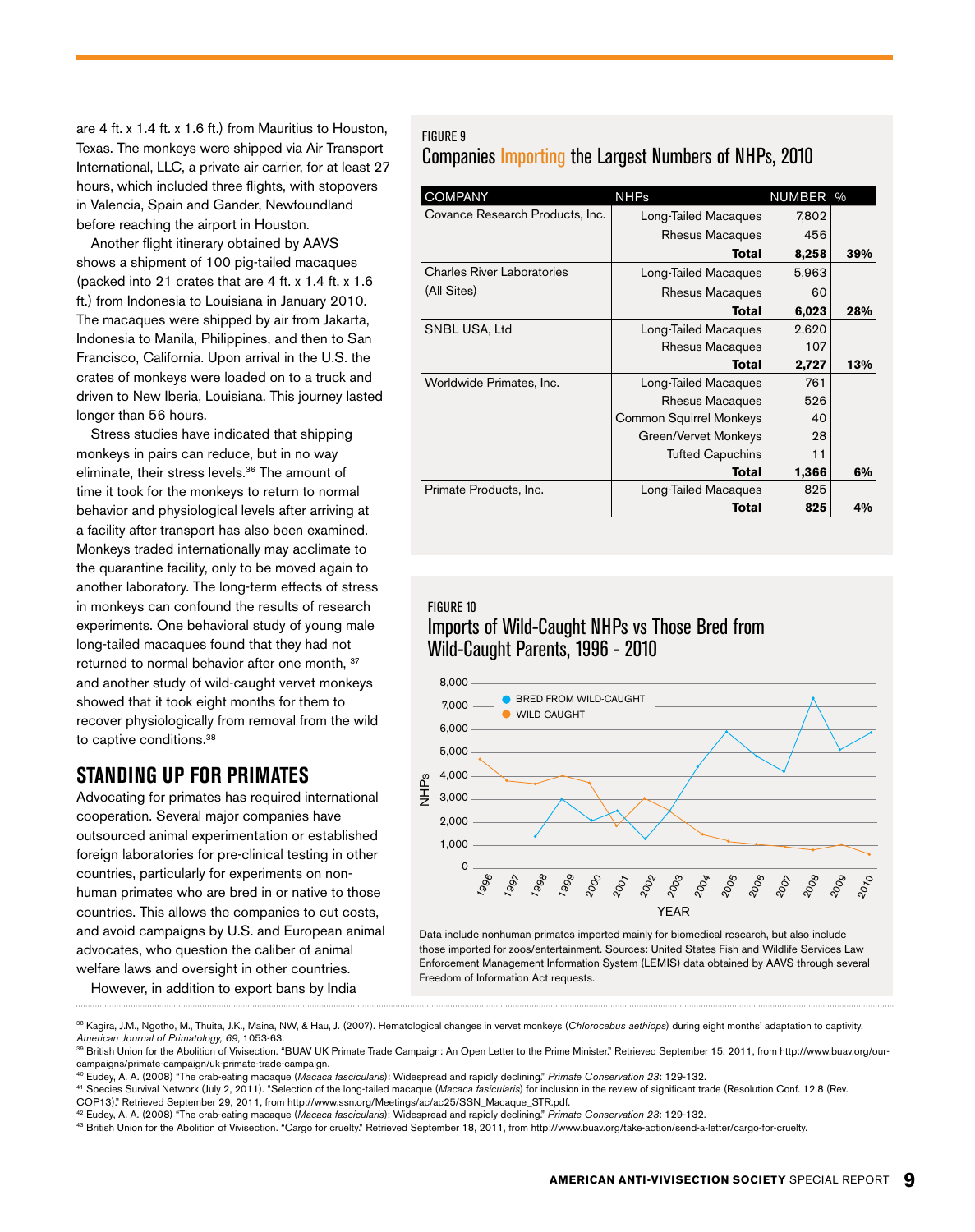**Macaque**

and other countries enacted in the 1970s and 80s, there have been more recent successes and attention paid to important issues. Since 1997, the UK has prohibited the use of wild-caught primates in laboratory experiments. Organizations and globally-recognized primate experts have urged the UK government to extend this ban to those animals born from a wild-caught parent or parents.<sup>39</sup>

Wildlife protectionists have alerted international wildlife conservation organizations about the decline in wild populations of long-tailed macaques and significant concerns about the capture of wild monkeys for commercial trade for biomedical research or testing.40, 41 It has been reported that long-tailed macaques are captured in the wild and either smuggled into China and Vietnam or intentionally mislabeled as "captive bred." According to one report, "Observers from non-governmental organizations (NGOs) question whether the breeding farms are illegally buying and selling macaques, as numbers of monkeys show extreme fluctuations and the numbers of infants may exceed adults. Although 'factory farming' of

infant macaques (that is, removing the infant from its mother at birth to accelerate her resuming ovulation) now may occur, export of wild-caught monkeys still is suspected…."42

Advocates have focused on transportation as well. Although major airlines such as Delta, Northwest, and American Airlines no longer transport nonhuman primates for biomedical research, others such as Air Canada, Continental, Air China, and Air France<sup>43</sup> still do, and researchers and laboratories maintain strong ties to foreign laboratories, suppliers, and breeders that will export animals to the U.S. Because commercial airline transport is limited, charter airlines are also commonly used. A recent campaign by animal advocates against IBC Airways, a Florida-based charter airline company, successfully convinced IBC to no longer transport monkeys for research.<sup>44</sup> Similar campaigns have effectively influenced other airlines, such as Amerijet International, Surinam Airways, and Caribbean Airlines, to stop transporting monkeys for use in laboratory experiments.<sup>45</sup> AV

# **AAVS Recommendations**

It is clear that there has been a surge in the use and importation of nonhuman primates in the U.S. There can be no justification by the biomedical community for a continued increase in access to monkeys for experimentation when over 54,000 'surplus' or breeding nonhuman primates are already in U.S. laboratories.

Due to the insurmountable ethical problems with the use of primates in research and testing, the American Anti-Vivisection Society supports the goal of a total ban on primate experimentation. As shown in this Special Report, the research enterprise is unable to even conduct sourcing of primates without causing serious harm. In order to address immediate concerns and priorities, AAVS recommends:

• Redirecting government funding away from programs that breed and find new uses for primates in experimentation, and instead, fund development of non-animal alternatives to primate use. Prioritize by immediately halting reuse of primates and painful experiments. • Protecting wild nonhuman primates and

their native habitats from further exploitation and destruction. Importantly, prohibit the importation of wild-caught monkeys or those born from wild-caught monkeys.

• Enacting a moratorium on commercial and charter air transportation of nonhuman primates for any purpose into the United States until new, meaningful transportation guidelines can be written. Current rates of suffering, neglect, and death from transport and during quarantine, are simply unacceptable.

These recommendations focus on the critical issues of increasing numbers and transportation of primates in research and testing. Please refer to www.aavs.org/Primates for additional information.

44 Animal Rights Foundation of Florida. "Airlines cut ties with cruel international primate trade." Retrieved September 29, 2011, from http://www.animalrightsflorida.org/Media. html#080811. <sup>45</sup> *Ibid.*